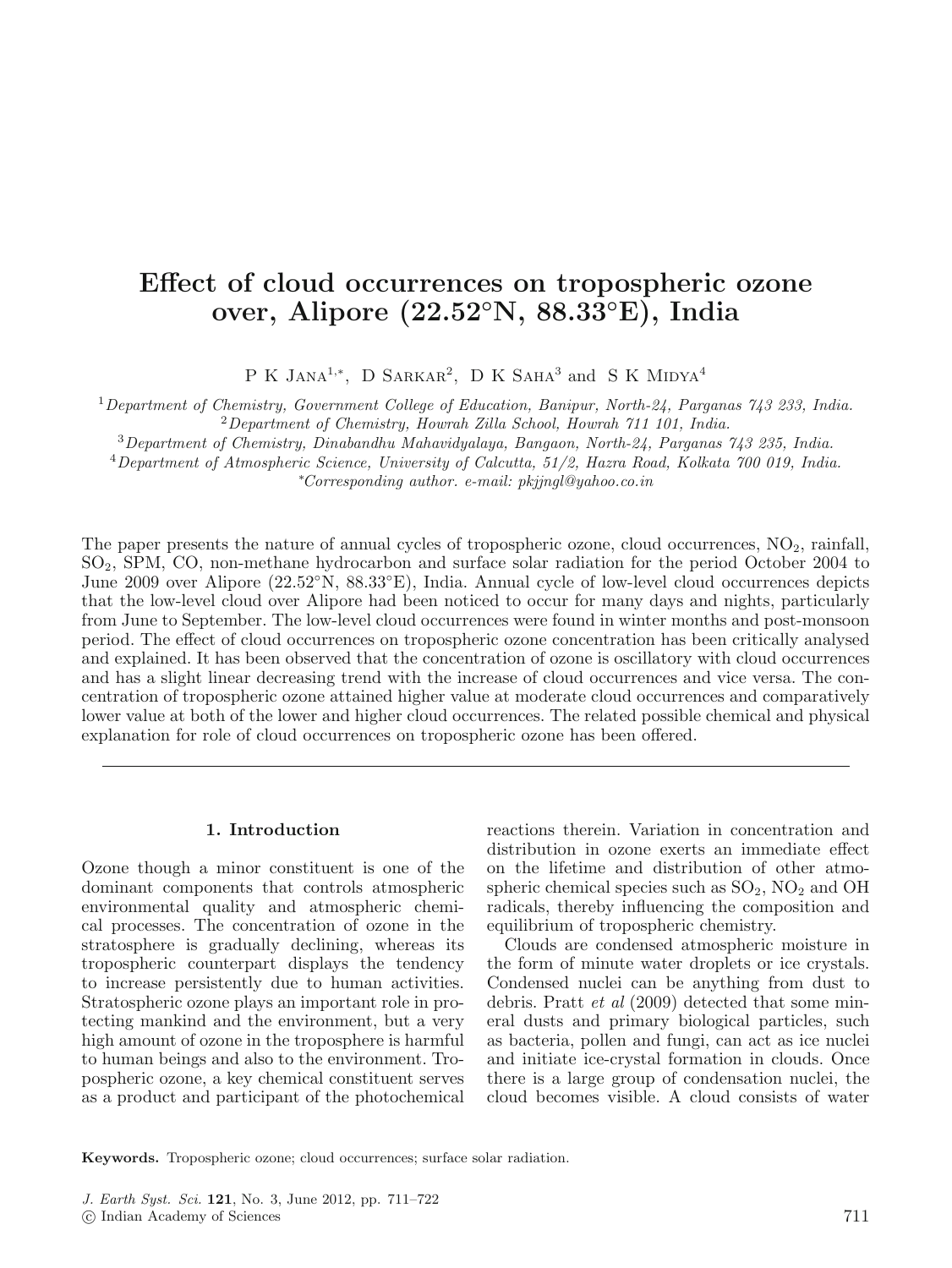droplets. The liquid water content of a cloud can be defined as the mass of water in condensed state per unit volume. It is also referred to (Sarkar et al 2005) as the total water content and not only as water in droplet form. Several researchers (Gunn and East 1954; Staelin 1966; Slobin 1982; Feigelson 1984) have reported that the liquid water content in cloud varies from 0.10 to 1  $g/m<sup>3</sup>$ . Carrier et al (1967) and Slobin (1982) have reported that water droplet concentration varies from 70 to 465 per cm<sup>3</sup>. It has been observed by Slobin (1982) that the average diameter of a water droplet in a cloud varies from 9 to 20 μm while Carrier et al (1967) reported that the drop size varies from 1 to 60 μm. Clouds contain saturated water vapour. Clouds occur at higher altitude also. A cloud has liquid water content between 0.1 and 1.0  $g/m<sup>3</sup>$ . The thickness of a cloud is usually between 1.5 and 2.5 km, depending on the type of cloud. Slobin (1982) reported that the thickness of a light cloud is around 0.2 km while the thickness of a medium cloud is 0.5 km and the thickness of a heavy cloud is 1 km and 1.5–2.0 km. Cloud occurrence morphology over Dumdum has been obtained from low-level cloud of about 2–6 km altitude.

Formation and destruction of ozone in the troposphere comprises a series of complex cycles in which atomic oxygen, molecular oxygen, carbon monoxide, oxides of nitrogen, water vapour, volatile organic compounds, etc. are involved. Ozone in the troposphere is produced by the addition of ground state oxygen atoms  $O(3p)$  to molecular oxygen assisted by any third body M to ensure simultaneous momentum and energy conservation (Madronich 1993).

$$
O(^{3}p) + O_{2} + M \rightarrow O_{3} + M.
$$

The primitive terrestrial atmosphere was oxygenic in nature and ozone was produced by photodissociation of water vapour as follows (Midya and Jana 2002):

$$
H2O + h\nu \rightarrow OH + H,
$$
  
OH + h\nu \rightarrow O + H,  

$$
O + O + M \rightarrow O2 + M,
$$
  

$$
O + O2 + M \rightarrow O3 + M.
$$

The source of oxygen atom in troposphere is not the same as in stratosphere where oxygen atoms are produced by the photodissociation of  $O_2$  at UV wavelengths less than 240 nm. In the troposphere, only UV radiation with greater than 290 nm is available, because of essentially complete absorption of shorter wavelengths by  $O_2$  and  $O_3$  above the tropopause. Atomic oxygen in the troposphere is produced by photodissociation of  $NO<sub>2</sub>$  and tropospheric  $O<sub>3</sub>$  as follows:

i) NO<sub>2</sub> + 
$$
h\nu
$$
 ( $\lambda$  = 424 nm)  $\rightarrow$  NO + O  
ii) O<sub>3</sub> +  $h\nu$  ( $\lambda$  = 300–320 nm)  $\rightarrow$  O + O<sub>2</sub>

Tropospheric ozone is mainly formed by photochemical oxidation of carbon monoxide, methane and non-methane volatile organic compounds (NMVOCs) in the presence of nitrogen oxide radicals  $(NOx \equiv NO + NO<sub>2</sub>)$ . Oxidation begins with the reaction of CO with OH radical. The hydrogen atom thus produced rapidly reacts with oxygen molecule to give peroxy radicals. Peroxy radicals then continue to react with  $NO$  to  $NO<sub>2</sub>$ that is photolysed to atomic oxygen which reacts with  $O_2$  to produce a molecule of  $O_3$ .

$$
[O2]
$$
  
\n
$$
OH + CO \rightarrow H + CO2
$$
  
\n
$$
H + O2 \rightarrow HO2
$$
  
\n
$$
HO2 + NO \rightarrow OH + NO2
$$
  
\n
$$
NO2 + h\nu (\lambda = 424 \text{ nm}) \rightarrow NO + O
$$
  
\n
$$
O(^{3}p) + O2 + M \rightarrow O3 + M.
$$

The net effect of these reactions is:

$$
CO + 2O_2 \rightarrow CO_2 + O_3.
$$

The OH radical in the troposphere is produced by photodissociation of nitrous, and nitric acids, ozone (Tie et al 2003) and hydrogen peroxide (Tie et al 2003) as follows:

$$
HONO + h\nu (\lambda = 400 \text{ nm}) \rightarrow OH + NO
$$
  
\n
$$
H NO_3 + h\nu (\lambda = 350 \text{ nm}) \rightarrow OH + NO_2
$$
  
\n
$$
O_3 + h\nu (\lambda \le 320 - 410 \text{ nm}) \rightarrow O(^{1}D) + O_2
$$
  
\n
$$
O(^{1}D) + H_2O \rightarrow 2OH
$$
  
\n
$$
H_2O_2 + h\nu \rightarrow 2OH
$$

Peroxy radical is also produced by the photolysis of formaldehyde (Tie et al 2003).

$$
CH_2O + h\nu + 2O_2 \rightarrow CO + 2HO_2
$$

SO<sup>2</sup> injected into the atmosphere may also assist ozone formation by absorbing radiation. SO<sup>2</sup> absorbs radiation strongly between 180 and 235 nm, weakly between 260 and 340 nm and very weakly between 340 and 390 nm (Crutzen and Schmailzl 1983).

$$
SO2 + h\nu \rightarrow SO + O (\lambda < 220 nm)
$$
  
\n
$$
SO + O2 \rightarrow SO2 + O
$$
  
\n
$$
2 (O + O2 + M \rightarrow O3 + M)
$$
  
\nNet: 
$$
3O2 \rightarrow 2O3
$$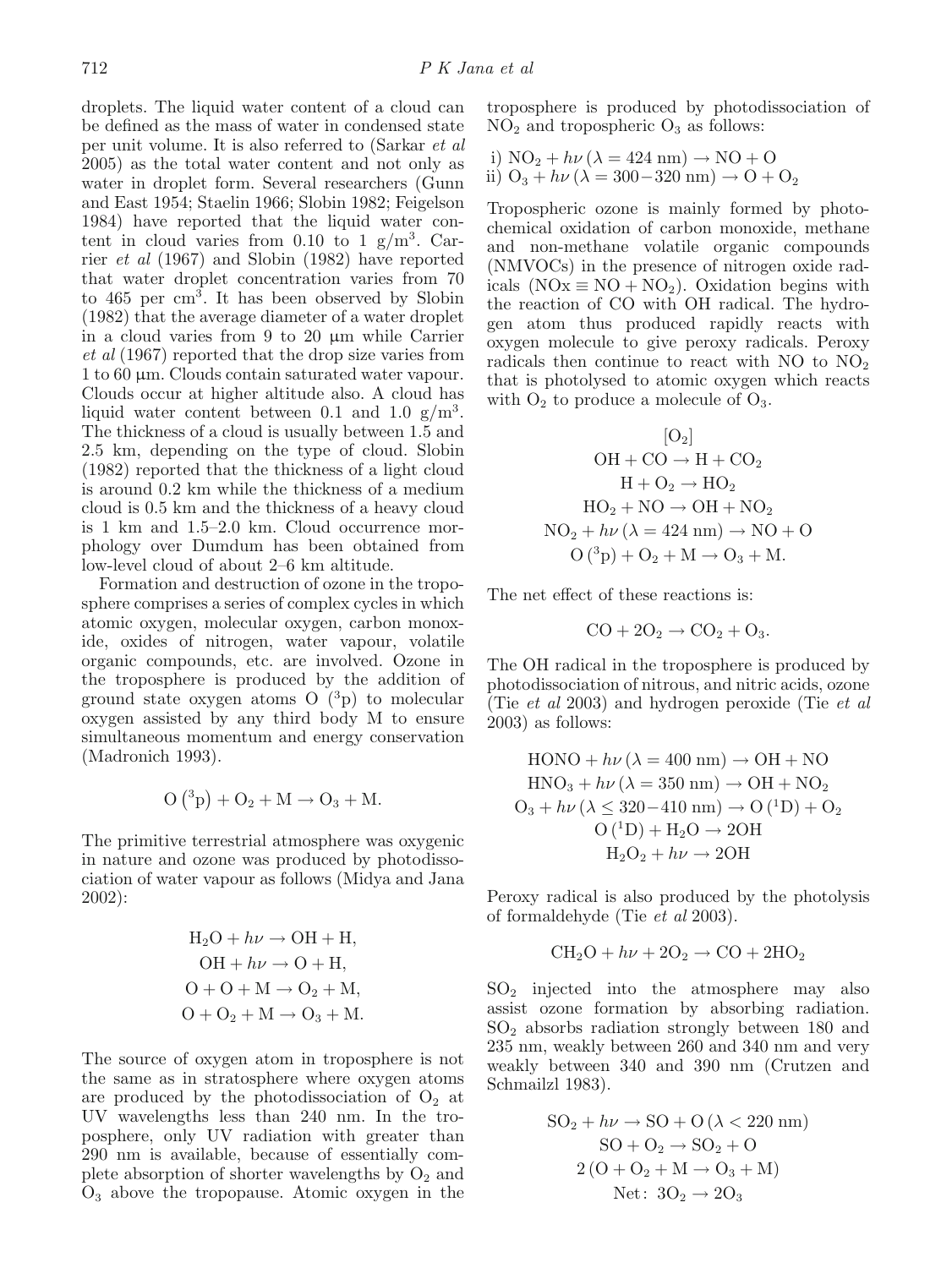The simplified form of tropospheric ozone formation from volatile organic compounds (VOCs) obeys the following steps:

$$
VOC + OH + O2 \rightarrow RO2 + H2O
$$
  
\n
$$
RO2 + NO + O2 \rightarrow NO2 + HO2
$$
  
\n+ CARB (Secondary VOC)  
\n
$$
HO2 + NO \rightarrow NO2 + OH
$$
  
\n
$$
2 (NO2 + h\nu + O2 \rightarrow NO + O3)
$$
  
\nNet: 
$$
(NOx + OH) + VOC + 4O2 \rightarrow 2O3
$$
  
\n+ CARB + H<sub>2</sub>O + (NOx + OH),

where R denotes organic radicals and CARB stands for carbonyl compounds.

The loss of tropospheric ozone is mainly due to the following reaction (Tie et al 2003):

$$
O_3 + h\nu
$$
 ( $\lambda \le 320-410$  nm)  $\rightarrow$  O(^1D) + O<sub>2</sub>

OHx radicals are removed from the atmosphere by the formation of hydrogen peroxides, organic peroxides, nitric acids and other organic nitrates.

$$
HO2 + HO2 \rightarrow H2O2 + O2
$$
  
RO<sub>2</sub> + HO<sub>2</sub> \rightarrow ROOH + O<sub>2</sub>  
OH + NO<sub>2</sub> \rightarrow HNO<sub>3</sub>

Stevenson et al (2006) proposed that the higher ozone production rates in the troposphere are due to higher NOx emission, higher isoprene emission, more detailed non-methane hydrocarbon (NMHC) scheme and improved parameterization of processes such as photolysis, convection and stratosphere–troposphere exchange. From the above mechanisms of tropospheric ozone production and loss, it is clear that solar radiation plays a key role. The main factors that affect the atmospheric radiative transfer at wavelengths important for tropospheric ozone budget are the solar zenith angle, absorption by stratospheric ozone, reflection from the surface, scattering and absorption by aerosol particles and clouds. From the observation of the short wave radiation effects of clouds on the tropospheric ozone, Voulgarakis et al (2009) found that clouds have a modest effect on ozone on global scale, but their role is much more significant on a regional scale. They observed that both the production and loss of ozone increase significantly above the cloudiest areas and decrease below these areas. The main cause of this feature is that the photolysis rates of  $NO<sub>2</sub>$  and  $O(^{1}D)$  decrease below the clouds because of attenuation of radiations by cloud particles and increase above the clouds due to backscattering. Solar zenith angles are small in the tropics and in such cases, the increase in photolysis rates starts in the lowest regions of the clouds.

## **2. Study of cloud chemistry**

Cloud chemistry consists of gaseous phase chemistry, aqueous phase chemistry and scavenging of soluble gases (Zhu et al 2001). Clouds can bring about changes in solar radiation that are responsible for increasing or decreasing photochemical reaction in the troposphere and thus reduce or enhance the tropospheric ozone concentration. They can directly absorb ozone and its precursors (NOx, NMHC, free radicals, etc.) in cloud liquid water thereby decreasing the tropospheric ozone (Zhu et al 2001). Clouds are responsible for various aqueous phase chemical reactions in chemical species absorbed by clouds, leading to changes in the gaseous phase ozone concentration. Clouds provide surfaces for heterogeneous chemistry to take place (Jacob 2001). Precipitating clouds scavenge soluble trace gases and aerosols from troposphere (Liu et al 2001). Vertical motions associated with clouds result in substantial convective transport of chemical species. Particularly, deep convection can provide an important source of hydrogen oxide radicals in the upper atmosphere, leading to enhanced production of ozone (Prather and Jacob 1997). Lightning associated with deep convective clouds is an important source of nitrogen oxides in the middle and upper atmosphere (Pickering 1998). Clouds can also scatter and absorb incoming solar radiation, modifying the actinic flux and thus the photolysis frequencies of key chemical species. Enhanced photolysis frequencies have been observed above and in the upper level of clouds, while reduced frequencies were found below optically thick clouds and absorbing aerosols (Lefer et al 2003). Cloud reduction of solar radiation is wavelength-dependent in the UV-range. The longer wavelength UV-A is more strongly attenuated than UV-B wavelengths (Crawford et al 2003). Reduced photolysis frequencies occur underneath a cloud. UV radiation reflected up from the cloud can enhance the upwelling actinic flux by  $50\%$ – $150\%$  which results 30–40% increase in the total above-cloud photolysis frequencies (Pfister et al 2000). In addition, shortterm local enhancement of photolysis frequencies of about 40% has been observed at the Earth's surface under some specific broken cloud conditions where the disc of the Sun is not occluded by a cloud and the cloudy portion of the sky is brighter than the clear sky portion (Lantz et al 1996).

Clouds in the troposphere can influence the photolysis rates (J values) and hence concentrations of chemical species. Tie et al (2003) suggest that global mean OH concentration increases by about 20% due to the impact of clouds. Owing to clouds, the globally averaged photolysis rates of J  $[O_3]$ , J  $[CH_2O]$  and J  $[NO_2]$  are enhanced in the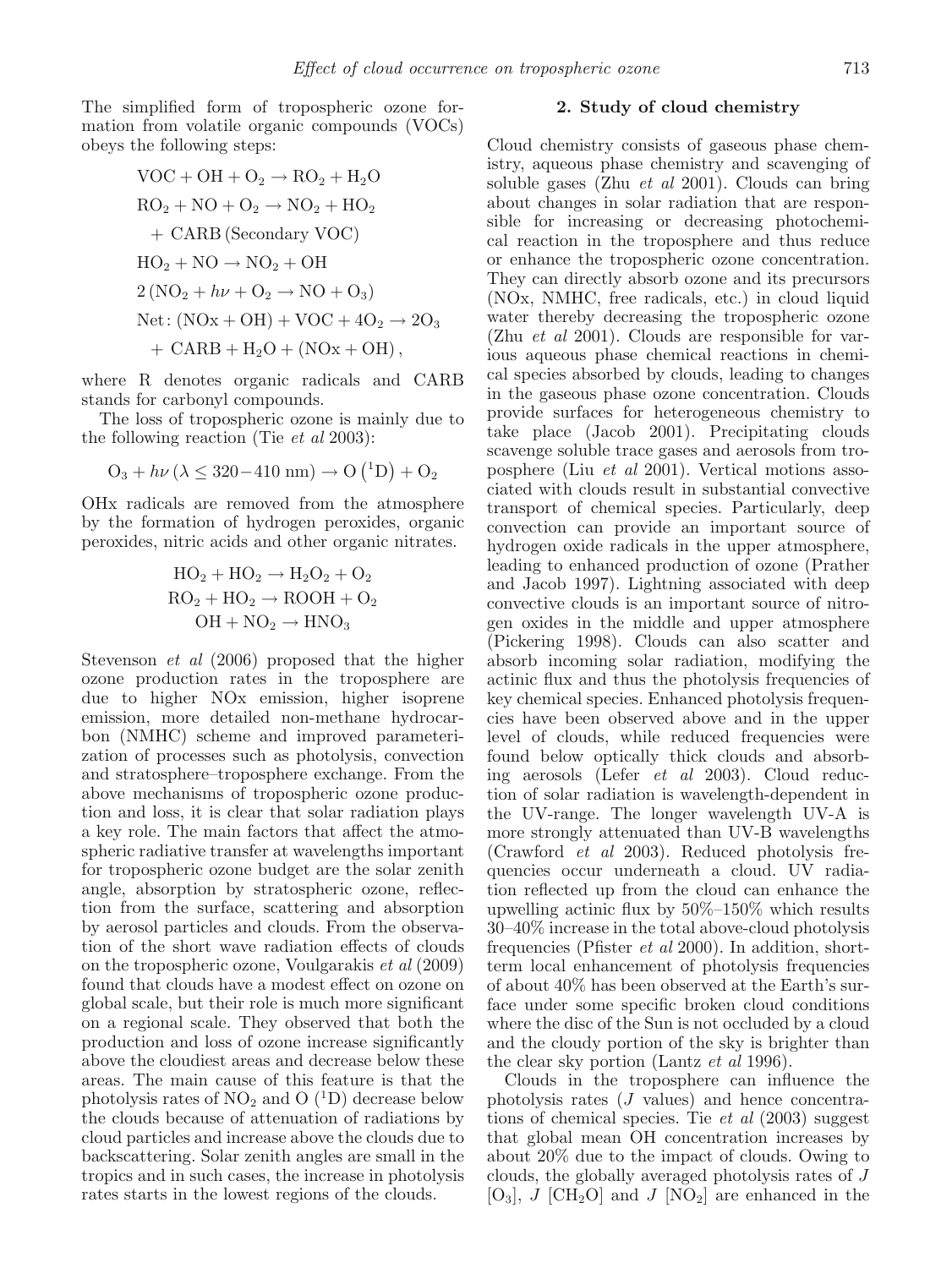troposphere by about 12, 13, and 13%, respectively, that lead to an 8% increase in the tropospheric ozone. Liuet al (2006) proposed that the global mean change in OH concentration is insignificant ( $\sim$ 1%), but it shows much larger changes above  $(5-10\%)$  and below  $(-5-20\%)$  the tropical deep convective clouds and the mid-latitude lowlevel clouds, as well as near surface (approximately  $-20\%$ ). For O<sub>3</sub>, the global mean effect is about  $3-5\%$  increase.  $O_3$  increase in the tropical upper troposphere is  $\sim$ 5–8%. They suggested that O<sub>3</sub> increase above the clouds is due to backscattering of solar radiation, whereas  $O<sub>3</sub>$  increase below the tropical deep clouds is due to the reduced net  $O_3$  losses. Voulgarakis et al (2009) reported that the largest averaged change in chemical budgets of ozone was found in marine troposphere where cloud optical depths were high. Cloud effects were small on average in the middle troposphere because this is a transition region between reduction and enhancement in photolysis rates. Increases in boundary layer ozone due to clouds were driven by large-scale changes in downward ozone transport from higher in the troposphere rather than by decrease in in situ chemical loss rates. Increases in upper tropospheric ozone are caused by higher production rates due to back scattering of radiations and consequent increases in photolysis rates of mainly  $NO<sub>2</sub>$ .

It is now well-established that different environmental parameters may influence the variation of ozone concentration in different layers in the atmosphere. Ozone layer in the atmosphere also plays an important role in controlling different events occurring in troposphere, stratosphere and mesosphere. Ozone is not equally distributed in the atmosphere. The concentration of ozone gradually increases from upper troposphere of about 10 km altitude, attains maximum value at an altitude of about 25 km and then gradually decreases. Dobson et al (1946) observed that the average temperature of the Earth is directly related to ozone concentration of stratosphere and fall in ozone concentration in the stratosphere takes place over England before the arrival of warm front at the ground surface. The rise in ozone content in the stratosphere occurs when cold front reaches the ground level. Mitra (1992) reported the close relation between barometric height, tropospheric weather and ionospheric parameters of the upper atmosphere. It was observed that the minimum height of F region and average E ionization tend to follow the variation of barometric height. Correlation was observed between the lowest virtual height of E region and ground temperature at Standford, California, USA. Bates (1981) and Mackay et al (1997) reported that the variation of solar UV radiation due to fall of stratospheric ozone concentration

can influence tropospheric climate in several ways. Midya and Sarkar (2007) observed the correlation of the variation of stratospheric ozone with relative humidity and sharp depletion of absolute humidity related with Nor'wester over Kolkata. Mooley and Parthasarathi (1984) analysed all-India summer monsoon (June to September) rainfall for the period 1871 to 1978. They reported that the highest and lowest rainfall in the country was observed in the years 1961 and 1877, respectively. There was a continuous rise in 10-yr mean rainfall from 1899 to 1953. Rakecha and Soman (1994) observed that the annual extreme rainfall records of most of the stations over India were free from trend and persistence. The extreme rainfall series at stations over the west coast, north of 12◦N and some stations to the east of the Western Ghats over the central parts of the peninsula showed a significant increasing trend at 95% level of confidence. Stations over the southern peninsula and the lower Ganga valley had been found to exhibit a decreasing trend at the same level of significance.

Monod and Carlier (1999) performed a box model study of the multiphase photochemistry (both gas and aqueous phases) of  $C_1$  organic compounds within a non-precipitating cloud on a local scale. They found that in a situation where ozone accumulates in clear sky conditions, as soon as cloud is formed, the tropospheric ozone estimate changes drastically; the net production decreases by a factor of 2 or more and depending on the NOx concentration and the pH values, can actually lead to chemical destruction. Bremaud and Taupin (1998) investigated the influence of clouds on the diurnal cycle of ozone concentration in the Reunion Island marine boundary layer. They reported that the orographic cloud layer plays an important role in the chemistry of ozone through several ways. The two major ones are the enhancement of photodissociation processes in the interstitial air relative to clear sky conditions and the perturbation of the NOx photostationary state through the scavenging of  $HO<sub>2</sub>$  and  $CH<sub>3</sub>O<sub>2</sub>$  radicals. They concluded that the greater destruction of the marine boundary layer ozone observed in Reunion Island relative to the mean 4 ppbv was due to clouds. Williams and Toumi (1999) reported that the inclusion of high cloud was found to bring about warming of the troposphere, resulting in a net heating in the lower stratosphere. It strengthened the circulation, leading to decrease in total tropical ozone. Jana *et al*  $(2010)$  reported the significant rise of total atmospheric ozone column density with increase in cloud occurrences not considering other meteorological parameters. In this paper, the nature of annual cycles of tropospheric ozone, cloud occurrences,  $NO_2$ , rainfall,  $SO_2$ , suspended particulate matter (SPM), CO, NMHC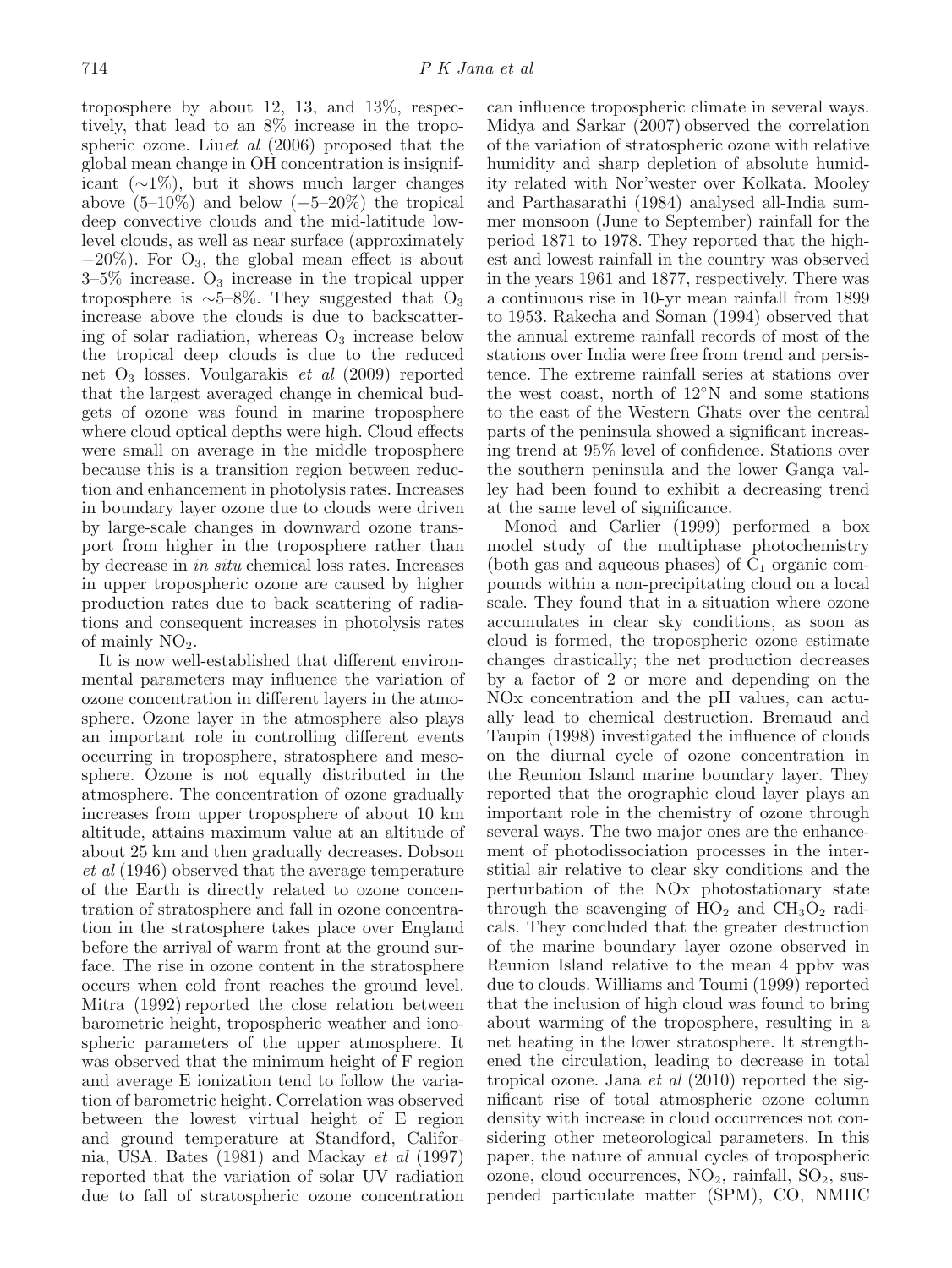and surface solar radiation for the period October 2004 to June 2009 has been shown and explained over Alipore (22.52◦N, 88.33◦E), India. The effect of these micro-meteorological parameters including cloud occurrences on tropospheric ozone has been critically analysed. Possible explanation based on physical considerations and chemical kinetics has been critically discussed. Alipore, an important site in the south of the megacity Kolkata is situated on the east bank of the river Hooghly. The sea (Bay of Bengal) is about 50 km away from it in the south. The population is approximately  $46,00,000$  over an area of  $185 \text{ km}^2$  around it. The city is significantly polluted by a large number of small-scale industries, vehicular traffic, thermal power plants and very busy ports. At the west bank opposite to Kolkata, is Howrah city which is full of small and large industries of iron and jute mills.

#### **3. Data and analysis**

Total ozone mapping spectrometer (TOMS) version 8 monthly mean column density of tropospheric ozone in Dobson unit (DU) is derived by the convective cloud differential (CCD) method (Ziemke et al 1998) over Alipore station in India. Tropospheric column ozone can usually be determined from the following two well-known approaches using satellite data. In the first method, the stratospheric column ozone is derived by combining upper atmosphere research satellite (UARS) halogen occultation experiment (HALOE) and microwave limb sounder (MLS) ozone measurements. Tropospheric column ozone is then obtained by subtracting these stratospheric amounts from the total column. Total column ozone in this study includes retrievals from Nimbus 7 (November 1978 to May 1993) and Earth probe (July 1996 to present) TOMS. Data from HALOE are used in this first method to extend the vertical span of MLS (highest pressure level 46 hPa) using simple regression. This assimilation enables high resolution daily maps of tropospheric and stratospheric ozone which is not possible from solar occultation measurements alone, such as HALOE or Stratospheric Aerosols and Gas Experiment (SAGE). Ziemke et al (1998) provided another new and promising technique that yields tropospheric column ozone directly from TOMS high density footprint measurements in regions of high convective clouds. They defined this method as the CCD technique. The CCD method uses TOMS total ozone measurements over highly reflecting, high altitude clouds. In some regions, especially the tropical western Pacific, these high-reflectivity clouds are often associated with strong convection and cloud

tops near the tropopause. The tropospheric column can be obtained at cloud-free pixels by subtracting the above-cloud stratospheric ozone amount from TOMS total ozone. Since cloud height information is not measured by TOMS, the primary assumption in the CCD method is that the highreflectivity clouds often have cloud tops at the tropopause. The monthly mean ozone concentration in DU at Alipore has been obtained from the website http://jwocky.gsfc.nasa.gov, published by NASA, USA for the period October 2004 to June 2009.

The cloud data, concentration of  $NO<sub>2</sub>$ , amount of rainfall, densities of CO, NMHC,  $SO<sub>2</sub>$  and SPM data over Alipore (22.52◦N, 88.33◦E) have been collected from the India Meteorological Department, Kolkata and belongs to the period October 2004 to June 2009. The cloud cover is estimated by the observer and expressed on a scale (Kumar et al 2001) ranging from 0 to 8 Octas. Hence, 0 Octas means clear sky, 4 Octas means that one-half (or four-eighths) of the sky is covered with cloud and 8 Octas implies fully covered (overcast).

The density of carbon monoxide is measured by non-dispersive infrared (NDIR) gas filter correlation method based on the infrared absorption (at 4.67 μm) by CO molecules within its rotation– vibration absorption band. The analyser of CO (CO11M) has a lower detection limit of 0.4 ppbv (noise at 0.2 ppbv) with minimum response time of 20 s. The analyser was calibrated at regular intervals with reference standard CO gas in cylinders procured from Hydro Gas India Ltd. Concentration of  $NO<sub>2</sub>$  is monitored with a standard chemiluminescent analyser (AC 31M) based on measurement of chemiluminescence (at 630 nm) produced by the oxidation reaction of NO from the sample gas with ozone. The lower detection limit of the detector is 0.35 ppbv (noise at zero being 0.17 ppbv) with a response time of 20 s. The calibration was done with a reference standard of NO gas in cylinders procured from Hydro Gas India Ltd. The measurement of NMHC is carried out in reactive Hydrocarbon analyser (Model-HC 51M). The minimum detection limit of the analyser is 50 ppbv (noise at zero being 25 ppbv) at a response of time of about 120 s. The employed flame ionization detector is fired by hydrogen gas for quantization of hydrocarbons. The calibration was done with the help of reference standard propane gas in cylinders collected from Hydro Gas India Ltd. (Purkait et al 2009).

Isotropic ground reflected radiation has been computed by Katiyar and Panday (2010). Isotropic ground reflected daily radiation can be obtained by using the formula  $Hr = H\rho (1 - \cos \beta)$ , where H, ρ and β are the monthly mean daily total radiation on horizontal surface, albedo and tilt angle of 45◦, respectively.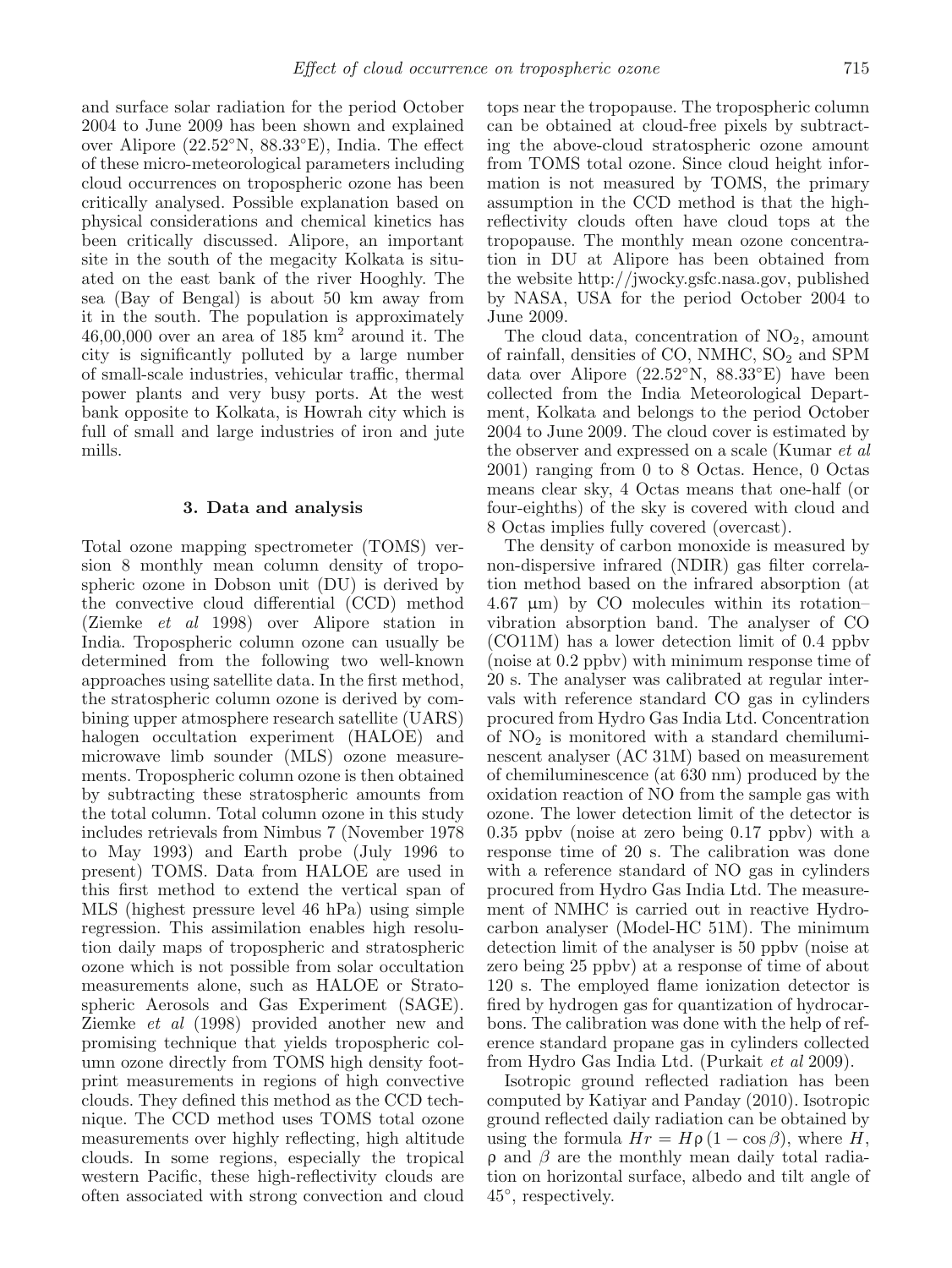### **4. Results and discussion**

Annual cycles of monthly mean tropospheric ozone concentrations, cloud occurrences, concentration of NO2, amount of rainfall, densities of CO, NMHC,  $SO_2$ , SPM and solar radiation at Alipore (22.52°N, 88.33◦E), for the period October 2004 to June 2009 are presented in figure 1. Amount of tropospheric ozone concentration gradually increased from January, attained maximum in May, then gradually decreased, achieved minimum value in August and then increased very slightly. This is due to the fact that the rates of the reactions which favour the tropospheric ozone formation from its precursors were enhanced by sharp increase of surface solar radiation from January to May. During August, the minimum amount of tropospheric ozone was a result of lower photolysis rates of ozone formation processes caused by lower surface radiation energy due to large occurrences of clouds in the monsoon time (JJAS) as well as lower concentration of ozone precursor, viz., CO, NMHC,  $SO_2$ , NO<sub>2</sub>, etc. After August, the rate of increase in concentration of ozone was slow because of disappearance of clouds, mild fall of solar radiation and steady rise of ozone precursor amount.

Cloud occurrences show the number of days and/or nights, the sky is fully or partially covered with cloud during various times in each month. Cloud occurrence attained the lowest value in December, then gradually increased from January, attained its highest value in July and then



Figure 1. Annual cycles of tropospheric ozone and some other meteorological parameters over Alipore (22.52◦N, 88.33◦E) for the period October 2004 to June 2009.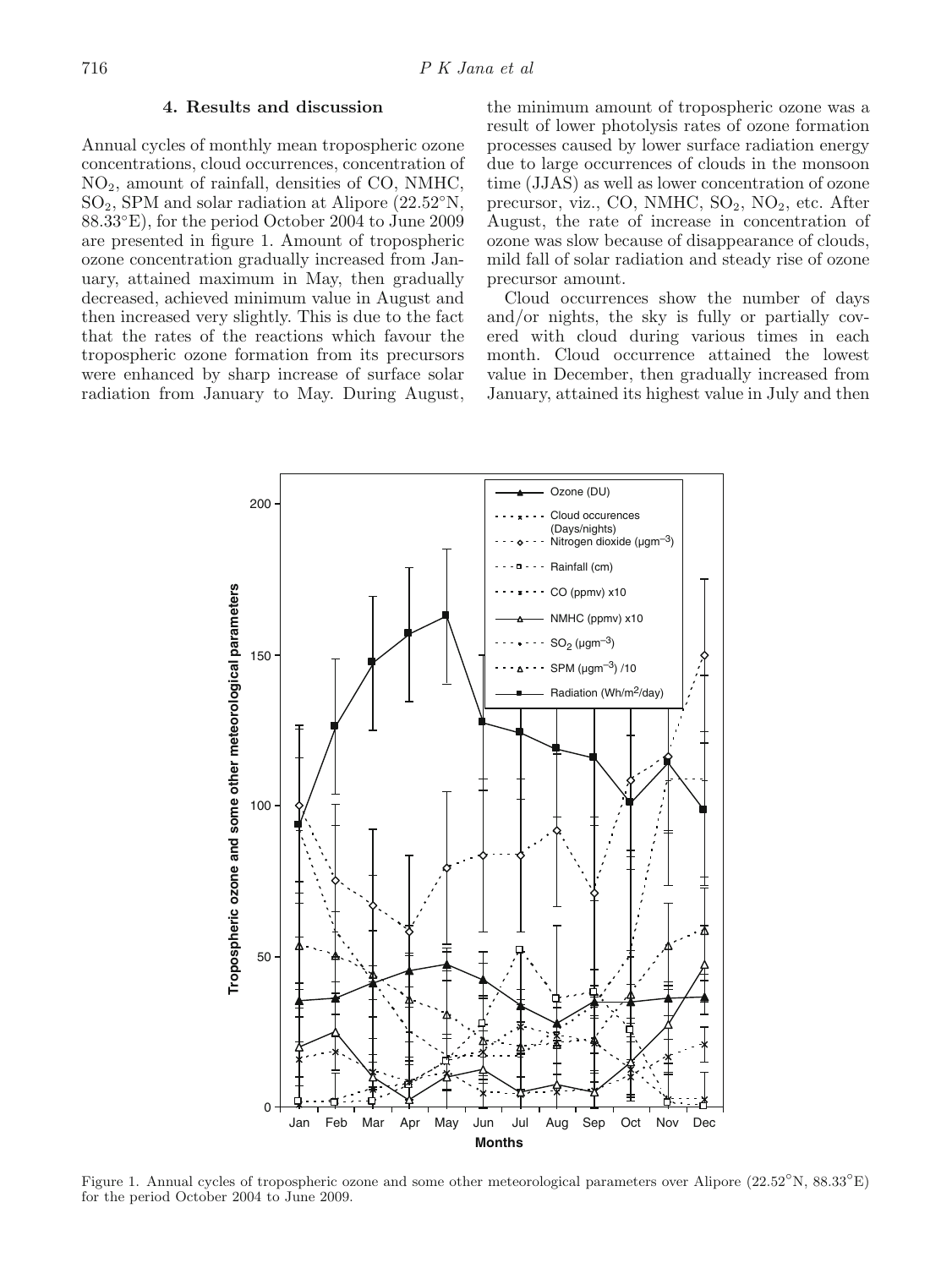gradually decreased. Amount of rainfall increased exponentially from January to July, attained the maximum value in July and then gradually decreased. Comparatively high rainfall was observed from June to September. Low occurrences of cloud and rainfall before and during pre-monsoon (MAM) had been attributed to occasional existences of Nor'wester that occurred usually 2–6 times in each month from February to May in every year. Large cloud occurrences and rainfall during monsoon (JJAS) were obviously due to the existence of monsoon wind from middle of June that carried huge amount water vapour from south oceans consisting of Bay of Bengal, Indian Ocean and Arabian Sea. Gradual fall of cloud occurrence and rainfall during post-monsoon was a result of dry-retreat monsoon or north-westerly wind comprising very less amount of water vapour entering from Bihar, Orissa, Assam including Bangladesh that might clash with wet wind of Bay of Bengal causing cyclone sometimes due to the high pressure and temperature difference.

The annual cycle of the concentration of  $NO<sub>2</sub>$ reveals a sharp fall from January to April, then moderate rise up to August and the steep enhancement of  $NO<sub>2</sub>$  concentration up to December except September. Comparatively low concentration of NO<sup>2</sup> occurred in April and September. The density of CO gradually declined from January to June, then remained almost unaltered up to September and then gradually increased. The concentration of NMHC gradually fell from January to April, then remained almost steady up to September and then increased sharply. Comparatively, low concentration of NMHC was observed from May to September. The concentration of  $SO_2$  steeply decreased from January to May, then attained minimum values for May to July and then steeply

increased. The amount of SPM gradually reduced from January to June, attained comparatively low value from June to September and then sharply increased. The continuous fall of  $NO<sub>2</sub>$ , CO and NMHC were because of increased photo-induced reaction producing tropospheric ozone due to rise in solar radiation during winter and pre-monsoon period, and increased absorption of these molecules and SPM by water vapour and clouds as follows:

$$
NO2 + h\nu (\lambda = 424 nm) \rightarrow NO + O.
$$
  
\n
$$
CO + 2O2 \rightarrow CO2 + O3.
$$
  
\n
$$
(NOx + OH) + VOC + 4O2 \rightarrow 2O3
$$
  
\n
$$
+ CARB + H2O + (NOx + OH).
$$
  
\n
$$
SO2 + h\nu \rightarrow SO + O.
$$
  
\n
$$
NO2 + H2O \rightarrow HNO2 + HNO3.
$$
  
\n
$$
CO2 + H2O \rightarrow H2CO3.
$$
  
\n
$$
SO2 + H2O \rightarrow H2SO3.
$$

Moreover, westerly wind flow picked up above anthropogenically derived gases from Kolkata to eastern region of India during pre-monsoon. The lowest densities of  $NO<sub>2</sub>$  in September, CO, NMHC and SPM during monsoon were mostly due to wash out of these constituents from troposphere effect by huge rainfall. Gradual rise in concentration of  $NO<sub>2</sub>$  from April to August was mainly due to the reaction  $N_2 + O_2 \rightarrow 2NO$  in presence of lightning that usually occurred during this period followed by the reaction 2NO +  $O_2 \rightarrow$  $2NO<sub>2</sub>$ . Steep building of these constituents during post-monsoon was due to comparatively low solar radiation, very little amount of rainfall and existence of north-westerly and mostly north-easterly



Figure 2. Variation of monthly mean tropospheric ozone concentration (DU) from October 2004 to June 2009 over Alipore  $(22.52°N, 88.33°E).$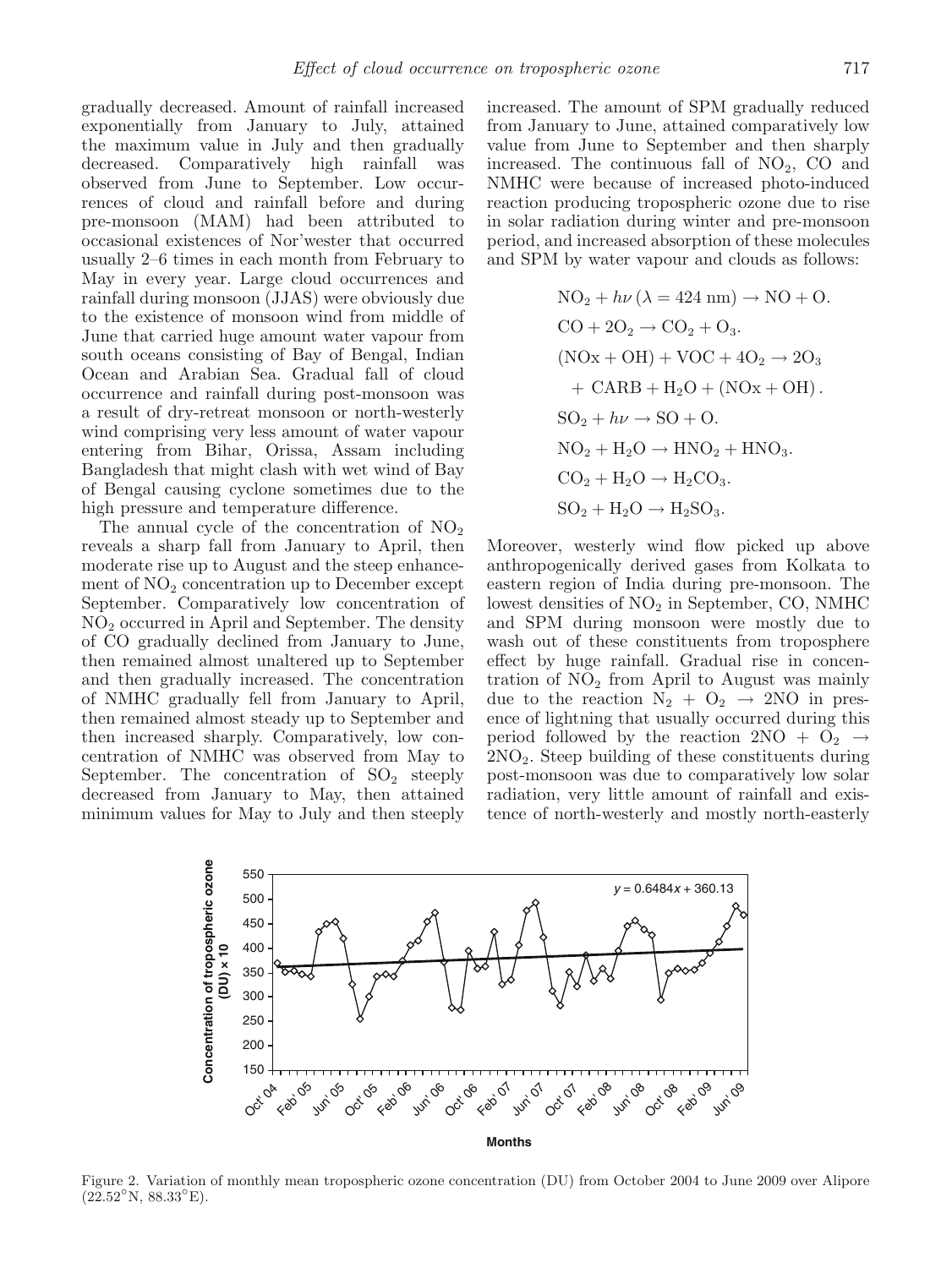winds which entered from north-eastern and north western regions bringing significantly polluted air from the neighbouring cities to Kolkata (Purkait et al 2009).

Solar radiation exponentially increased from January to May, achieved maximum in May and then slowly decreased. The reason behind an enhancement in surface solar radiation from January to May is the gradual decrease in distance between the Earth and the Sun and increase in daytime from 21 December to 21 June. Sudden fall in surface solar radiation in the month of June was because of large occurrence of cloud appeared due to monsoon. Comparatively gradual lowering in solar radiation in monsoon and post-monsoon time was also due to large occurrence of cloud in monsoon, slow increase in distance between the Earth and the Sun, decrease in daytime and appearance of fog and smog during autumn and winter time.

Variation of monthly mean tropospheric ozone over Alipore from October 2004 to June 2009 has been depicted in figure 2. It reveals that though the nature of variation of tropospheric ozone was oscillatory, the concentration of tropospheric ozone had risen very slowly for this period probably due to slow increase in the amount of ozone precursors and surface temperature because of enhanced surface solar radiation.

Scattered variations of tropospheric ozone with cloud occurrence, rainfall, CO and SPM have been represented in figure 3. It clearly indicates that tropospheric ozone concentration attained higher value at moderate cloud occurrence, rainfall, CO and SPM, and comparatively lower tropospheric ozone at both lower and higher values of cloud occurrences, rainfall, CO and SPM. Tropospheric ozone concentration acquired the higher value during pre-monsoon and early monsoon time (MAMJ)



Figure 3. Scattered diagram of tropospheric ozone (DU) with cloud occurrences, rainfall (cm), CO (ppmv) and SPM  $(\mu \text{g} \text{m}^{-3})/10$ .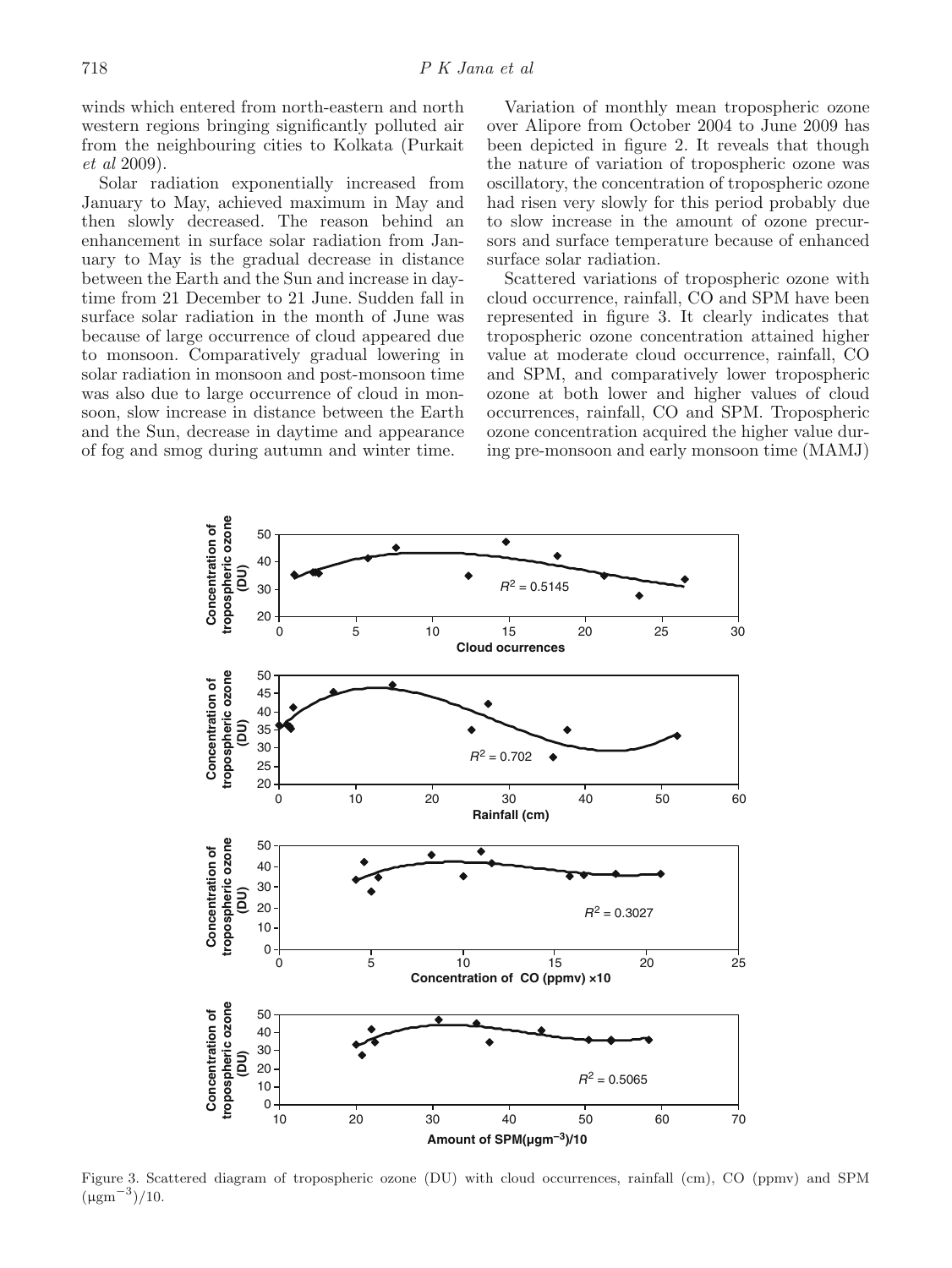

Figure 4. Scattered diagram of tropospheric ozone (DU) with NO<sub>2</sub> ( $\mu$ gm<sup>-3</sup>) and surface solar radiation (Wh/m<sup>2</sup>/day).



Figure 5. Scattered diagram of tropospheric ozone (DU) with NMHC (ppmv) ×10 and  $SO_2$  ( $\mu$ gm<sup>-3</sup>).

when cloud occurrences, rainfall, CO and SPM; all had moderate values, but surface solar radiation attained higher and some moderate values. These observations clearly indicate that photo-oxidation processes took place at the maximum rate leading the optimum net tropospheric ozone formation because of moderate amount of reactant molecules and higher surface solar radiation. Tropospheric ozone concentration acquired minimum value during the months of July and August when cloud occurrences and rainfall had occurred higher values, but CO, SPM and solar radiation achieved the lower values which indicate the slower rate of photo-oxidation reactions. Again at lower values of cloud occurrence, rainfall, CO and SPM; solar radiation is either lower or somewhat moderate that lowers ozone formation rates. At higher values of these micro-meteorological parameters, solar radiation is also low which again reduces the rate of ozone formation.

Scattered variations of tropospheric ozone with  $NO<sub>2</sub>$  and solar radiation have been shown in figure 4. The nature of tropospheric ozone variation with  $NO<sub>2</sub>$  and solar radiation though oscillatory has slight decreasing trend and increasing trend with increase in  $NO<sub>2</sub>$  and solar radiation, respectively. At low concentration, oxides of nitrogen instead of ozone formation favour the depletion of ozone as follows (Bekki et al 1993):

$$
NO2 + h\nu (\lambda = 424 nm) \rightarrow NO + O
$$

$$
NO + O3 \rightarrow NO2 + O2.
$$

As a result of the increase in  $NO<sub>2</sub>$  concentration, the decline rate of ozone increases reducing the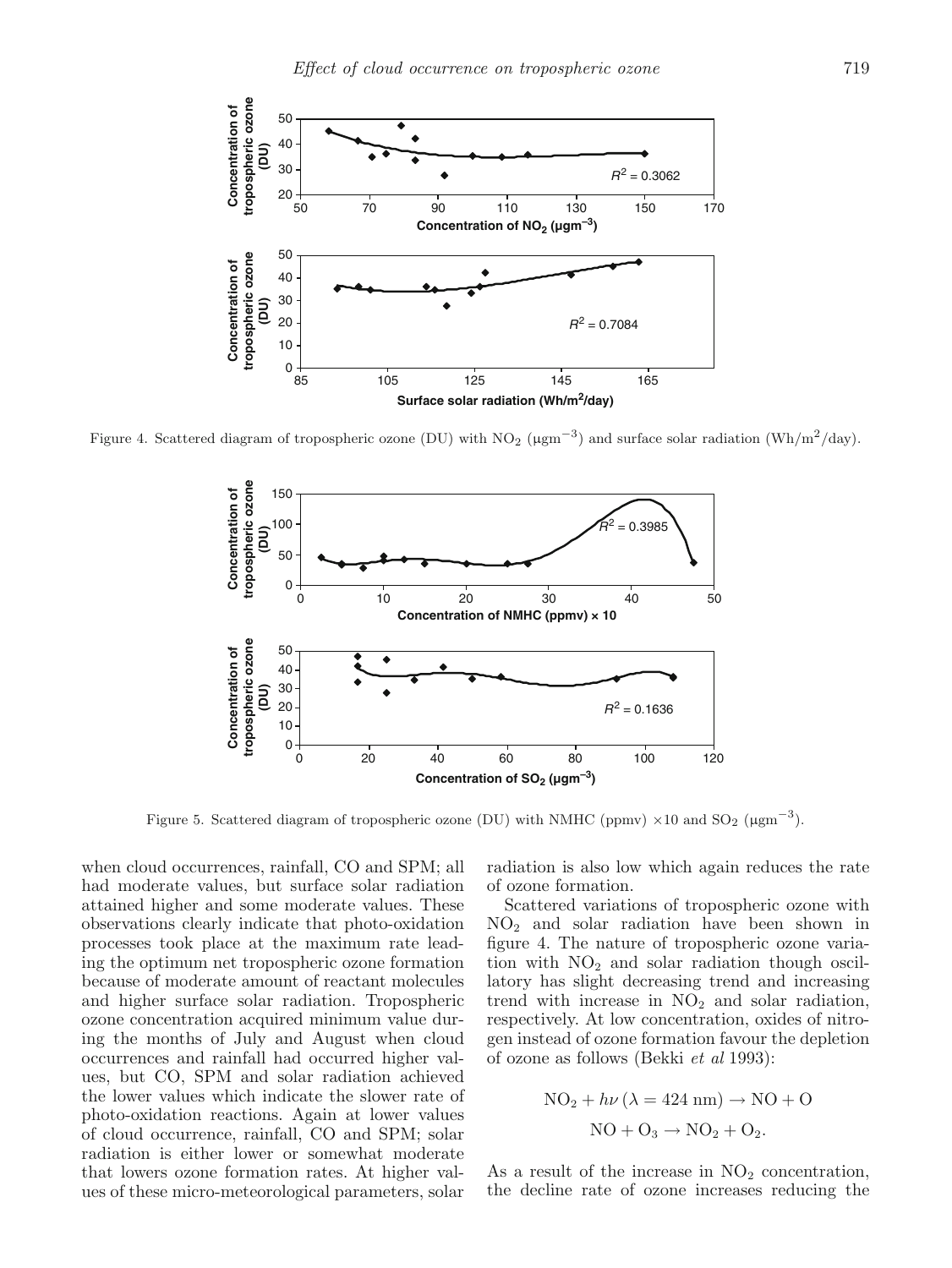

Figure 6. Scattered diagram of monthly mean tropospheric ozone (DU)  $\times$  10 with cloud occurrences from October 2004 to June 2009 over Alipore (22.52◦N, 88.33◦E).

amount of tropospheric ozone. But, with enhancement of surface solar radiation, photodissociation rates of ozone formation from its precursors predominated over depletion processes that led to net tropospheric ozone rise. Scattered variations of tropospheric ozone with NMHC and  $SO<sub>2</sub>$  depicted in figure 5 reveal oscillatory nature because of comparable rates of their catalysed ozone formation and depletion processes. Figure 6 represents the scattered diagram of monthly mean tropospheric ozone concentrations with the monthly mean cloud occurrences for the period October 2004 to June 2009 at Alipore. It clearly depicts that the concentration of ozone was oscillatory with occurrences of cloud and had decreased very slowly with increase in cloud occurrence because of larger rate of absorption of solar radiation reflected from Earth and prevention of solar radiation entering through the cloud. Ozone concentration attained higher value at moderate cloud occurrences and lower value at both lower and higher cloud occurrences due to higher solar radiation and moderate concentration of ozone precursors at moderate cloud occurrences and comparatively lower solar radiation energy at both the lower and higher range of cloud occurrences.

The correlation coefficient between the tropospheric ozone and other micro-meteorological parameters including cloud occurrences shows very poor positive or negative imperfect correlations between them except with solar surface radiation that supports oscillatory nature of ozone variation to the rise in other parameters. The correlation coefficient between tropospheric ozone with surface solar radiation reveals high positive correlation between them that supports the build-up in tropospheric ozone with rise in surface solar radiation as represented in figure 4. According to multiregression analysis, the formation of tropospheric ozone was governed by the above parameters as follows:

$$
[O3] = 43.835 - 4.003 Cloud + 0.781NO2+ 01.482 Rainfall - 0.096 [SO2]- 2.627 [SPM] + 0.149 [CO]+ 0.095 [NMHC] + 1.135 Radiation.
$$

The above equation also reveals the build-up of tropospheric ozone with increase in surface solar radiation as obtained in figure 4 and declining of tropospheric ozone with increase in cloud as depicted in figures 3 and 6.

## **5. Conclusions**

Clouds can not only influence the Earth's climate through modulation of the Earth's energy and hydrological cycles, but also tropospheric photochemistry through modification of solar radiation that determines photolysis rates for ozone production and loss. Annual cycles of tropospheric ozone, cloud occurrences, surface solar radiations and other meteorological parameters during the period October 2004 to June 2009 revealed a gradual rise in tropospheric ozone from January to May because of increasing rates of ozone formation reactions by the enhanced surface solar radiation, the minimum amount of tropospheric ozone in August due to lower photolysis rates of ozone formation processes caused by lower surface radiation energy due to large occurrences of clouds in the monsoon time (JJAS) as well as lower concentration of ozone precursor viz., CO, NMHC,  $SO_2$ ,  $NO_2$ , etc., and then slow increase in the concentration of ozone due to disappearance of cloud, mild fall in solar radiation and steady rise in ozone precursors.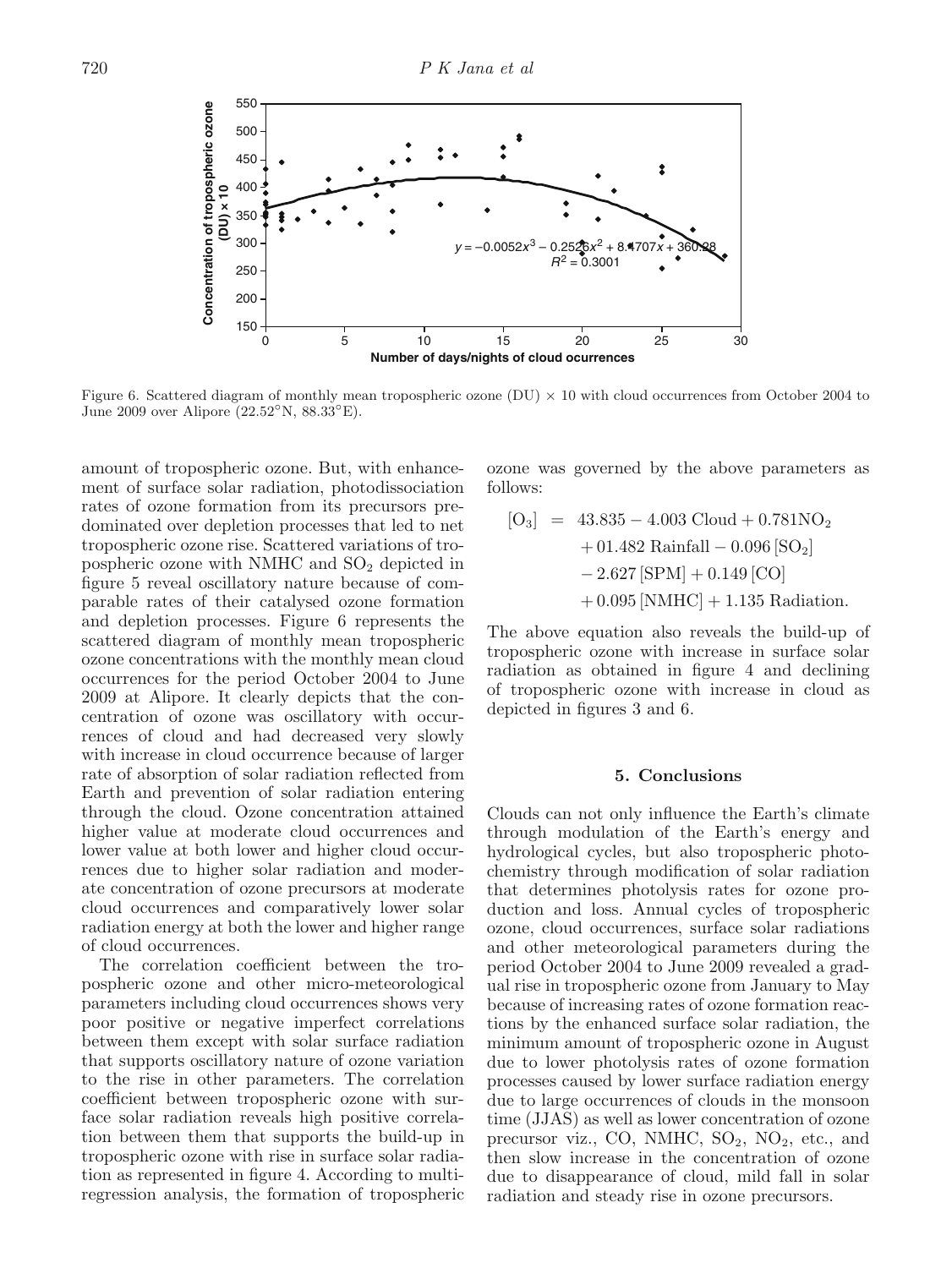Low occurrences of cloud and rainfall before and during pre-monsoon (MAM) had been observed for the occasional existences of Nor'wester usually occurred 2–6 times in each month from February to May in every year. Large cloud occurrences and rainfall during monsoon (JJAS) had been seen obviously as a result of the existences of monsoon wind from middle of June that brought huge amount of water vapour from south oceans and gradual fall of cloud occurrence and rainfall during post-monsoon due to dry-retreat monsoon or north-westerly wind comprising very less amount of water vapour entering from Bihar, Orissa, Assam including Bangladesh that might clash with wet wind of Bay of Bengal causing cyclone sometimes because of the high pressure and temperature difference. Slow rise of monthly mean tropospheric ozone over Alipore from October 2004 to June 2009 was probably due to slow increase in the amount of ozone precursors and surface temperature because of enhanced surface solar radiation as a result of declining cloud occurrences.

The gradual decline of  $NO<sub>2</sub>$ , CO and NMHC from winter to pre-monsoon might be a result of enhanced photo-induced reaction producing tropospheric ozone due to rise in solar radiation during winter and pre-monsoon periods, and increased absorption of these molecules and SPM by water vapour and clouds and westerly wind flow that picked up above anthropogenically derived gases from Alipore, Kolkata to eastern region of India during pre-monsoon. The lowest densities of  $NO<sub>2</sub>$ in September, CO, NMHC and SPM during monsoon were mainly due to washing out of these constituents from troposphere by heavy rainfall; while gradual rise in concentration of  $NO<sub>2</sub>$  from April to August was mainly due to the formation of NO and  $NO<sub>2</sub>$  in presence of lightning usually occurred during this period from atmospheric nitrogen and oxygen molecules. The steep building up of these constituents was observed during post-monsoon because of comparatively low solar radiation, very little amount of rainfall and existence of north-westerly and mostly north-easterly winds entered from north-eastern and north western regions which carried significantly polluted air from neighbouring cities to Alipore.

The nature of variation of tropospheric ozone was oscillatory with occurrences of cloud for the period October 2004 to June 2009 at Alipore and had very little declining tendency with increase in cloud occurrence because of larger rate of absorption of solar radiation reflected from Earth and prevention of solar radiation entering through the cloud. Ozone concentration attained higher value at moderate cloud occurrences and lower value at both lower and higher cloud

occurrences due to higher solar radiation and moderate concentration of ozone precursors at moderate cloud occurrences and comparatively lower solar radiation energy at both the lower and higher range of cloud occurrences. Again very low negative correlation coefficient value of cloud occurrences  $(-0.25)$  and high correlation coefficient value of surface solar radiation (0.73) signifies insignificant contribution of cloud occurrences and significant contribution of surface solar radiation on tropospheric ozone formation processes over Alipore, though cloud occurrences play a significant role in total ozone column density over Kolkata (Jana et al 2010).

#### **References**

- Bates J R 1981 A dynamical mechanism through which variations in solar ultraviolet radiation can influence tropospheric climate; Solar Phys. **74(2)** 399–415.
- Bekki S, Toumi R, Pyle J A and Jones A E 1993 Future aircraft and global ozone; Nature **354** 193–194.
- Bremaud P J and Taupin F 1998 Cloud influence on ozone diurnal cycle in the marine boundary layer at Reunion Island; Atmos. Res. **47–48** 285–298.
- Carrier L W, Cato G A and Von Essen K J 1967 The back scattering and excitation of visible and infrared radiation by selected major cloud models; Applied Optics **6(7)** 1209–1216.
- Crawford J, Shetter R E, Lefer B, Cantrell C A, Jukerman W, Madronich S and Calvert J 2003 Cloud impacts on UV spectral actinic flux observed during IPMMI; *J. Geophys.* Res. **108(D16)** 8545, doi: 10.1029/2002JD002731.
- Crutzen P J and Schmailzl U 1983 Chemical budgets of the stratosphere; Planet Space Sci. **31** 1009.
- Dobson G M B, Brewer A W and Cwilong B M 1946 Meteorology of the lower stratosphere; Proc. Roy. Soc. London A **185** 144–175.
- Feigelson E M F 1984 Radiation in a cloudy atmo-<br>sphere (Reidel, Dordrecht: Atmospheric Science  $sphere$  (Reidel, Dordrecht: Atmospheric Library).
- Gunn K  $\tilde{L}$  S and East T W R 1954 The microwave properties of precipitation particles; Quart. J. Roy. Meteorol. Soc. **80(346)** 522–545.
- Jacob D J 2001 Heterogeneous chemistry and tropospheric ozone; Atmos. Environ. **34** 2131–2159.
- Jana P K, Saha D K and Midya S K 2010 Effect of cloud on atmospheric ozone formation over Kolkata; Indian J. Phys. **84(4)** 367–375.
- Kumar R, Sarkar S K and Mali P 2001 Cloud characteristics and cloud attenuation over Kolkata; Indian J. Phys. **75B(5)** 403–406.
- Katiyar A K and Panday C K 2010 Study of ground reflected component and its contribution in diffused solar radiation incident on inclined surfaces over India; Int. J. Energy Environ. **1(3)** 547–554.
- Lantz K D, Shetter R E, Cantrell C A, Flocke S J, Calvert J G and Madronich S 1996 Theoretical, actinometric and radiometric determinations of the photolysis rate coefficient of NO2 during the Mouna Loa Observatory photochemistry experiments; J. Geophys. Res. **101(D9)** 14,613–14,630.
- Lefer B, Shetter R E, Hall S R, Crawford J H and Olson J R 2003 Impacts of clouds and aerosols on